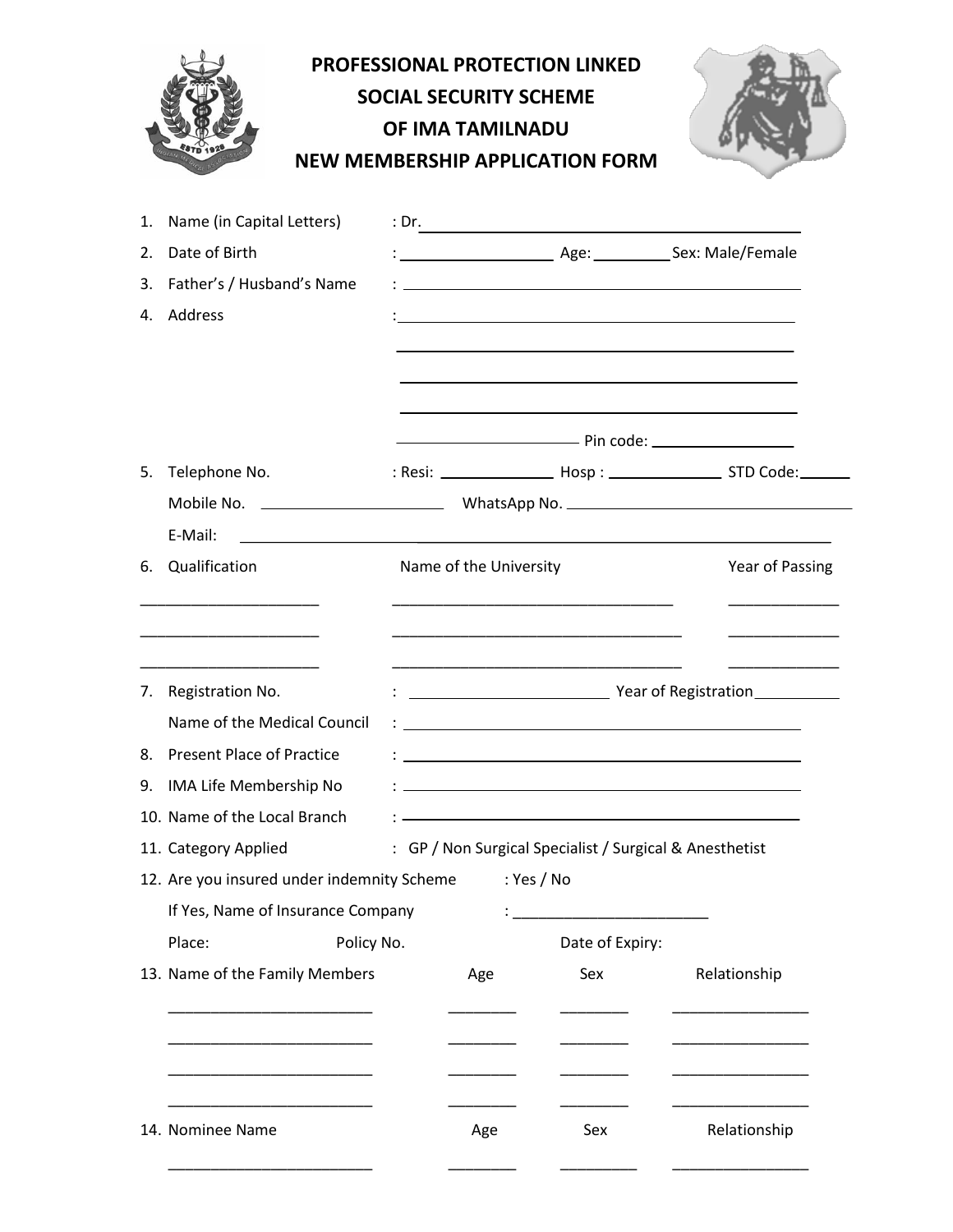| 15. Payment Details:                                                                                                                                                                                                                                                            |                                                                                        |                                                                                 |  |  |  |  |  |  |  |  |  |
|---------------------------------------------------------------------------------------------------------------------------------------------------------------------------------------------------------------------------------------------------------------------------------|----------------------------------------------------------------------------------------|---------------------------------------------------------------------------------|--|--|--|--|--|--|--|--|--|
|                                                                                                                                                                                                                                                                                 |                                                                                        |                                                                                 |  |  |  |  |  |  |  |  |  |
|                                                                                                                                                                                                                                                                                 |                                                                                        |                                                                                 |  |  |  |  |  |  |  |  |  |
|                                                                                                                                                                                                                                                                                 | Payment options DD                                                                     | DD should be taken in the name of "PPLSSS OF IMA TN" Payable at Omalur or Salem |  |  |  |  |  |  |  |  |  |
| Send the filled up application along with payment information to<br>Dr. P. Manivannan, M.B.B.S, D.ORTHO., Hony.Secretary, PPLSSS of IMA TNSB.<br>Sri Sugam Hospital (1st Floor), 149- E1, Bazaar Street, Omalur (PO), (TK), Salem - 636 455.<br>Mob:9487272627, Ph:04290-290455 |                                                                                        |                                                                                 |  |  |  |  |  |  |  |  |  |
| Dispatch Details : Date ____________ Courier/Registered Post/ in person                                                                                                                                                                                                         |                                                                                        |                                                                                 |  |  |  |  |  |  |  |  |  |
| Date of commencement of membership will be from the date of receipt of DD at the principal office.                                                                                                                                                                              |                                                                                        |                                                                                 |  |  |  |  |  |  |  |  |  |
| <b>DECLARATION</b>                                                                                                                                                                                                                                                              |                                                                                        |                                                                                 |  |  |  |  |  |  |  |  |  |
|                                                                                                                                                                                                                                                                                 |                                                                                        |                                                                                 |  |  |  |  |  |  |  |  |  |
| of IMA, do hereby, declare that the details furnished above are true and correct and that I will abide by                                                                                                                                                                       |                                                                                        |                                                                                 |  |  |  |  |  |  |  |  |  |
| the Rules and Regulations of Professional Protection Linked Social Security Scheme of IMA Tamilnadu as                                                                                                                                                                          |                                                                                        |                                                                                 |  |  |  |  |  |  |  |  |  |
| amended on 01.3.1998.                                                                                                                                                                                                                                                           |                                                                                        |                                                                                 |  |  |  |  |  |  |  |  |  |
|                                                                                                                                                                                                                                                                                 | I hereby authorize PPLSSS office to send Membership alerts via SMS and e-mail.         |                                                                                 |  |  |  |  |  |  |  |  |  |
| Signature                                                                                                                                                                                                                                                                       |                                                                                        |                                                                                 |  |  |  |  |  |  |  |  |  |
| Date:                                                                                                                                                                                                                                                                           |                                                                                        |                                                                                 |  |  |  |  |  |  |  |  |  |
|                                                                                                                                                                                                                                                                                 | <b>Not For Renewal Members</b>                                                         |                                                                                 |  |  |  |  |  |  |  |  |  |
| Forwarded:                                                                                                                                                                                                                                                                      |                                                                                        |                                                                                 |  |  |  |  |  |  |  |  |  |
| Designation: Designation:                                                                                                                                                                                                                                                       |                                                                                        |                                                                                 |  |  |  |  |  |  |  |  |  |
|                                                                                                                                                                                                                                                                                 | (To be forwarded by the local branch President/Secretary/PPLSSS District Co-ordinator) |                                                                                 |  |  |  |  |  |  |  |  |  |
| Signature:                                                                                                                                                                                                                                                                      |                                                                                        |                                                                                 |  |  |  |  |  |  |  |  |  |
|                                                                                                                                                                                                                                                                                 | (FOR OFFICE USE ONLY)                                                                  |                                                                                 |  |  |  |  |  |  |  |  |  |
| Date of Receipt                                                                                                                                                                                                                                                                 |                                                                                        |                                                                                 |  |  |  |  |  |  |  |  |  |
| Mode of Receipt                                                                                                                                                                                                                                                                 | : Courier/Reg.Post/in person (Time:                                                    | a.m/p.m)                                                                        |  |  |  |  |  |  |  |  |  |
| <b>Application Form</b>                                                                                                                                                                                                                                                         | : Complete/ Incomplete Remarks:                                                        |                                                                                 |  |  |  |  |  |  |  |  |  |
| D.D. Realised on                                                                                                                                                                                                                                                                |                                                                                        |                                                                                 |  |  |  |  |  |  |  |  |  |
|                                                                                                                                                                                                                                                                                 | Date of Commencement of Membership :                                                   |                                                                                 |  |  |  |  |  |  |  |  |  |
|                                                                                                                                                                                                                                                                                 | Date of Despatch of PPLSSS Receipt to the member :                                     |                                                                                 |  |  |  |  |  |  |  |  |  |
|                                                                                                                                                                                                                                                                                 | Date of Despatch of PPLSSS Certificate to the member :                                 |                                                                                 |  |  |  |  |  |  |  |  |  |